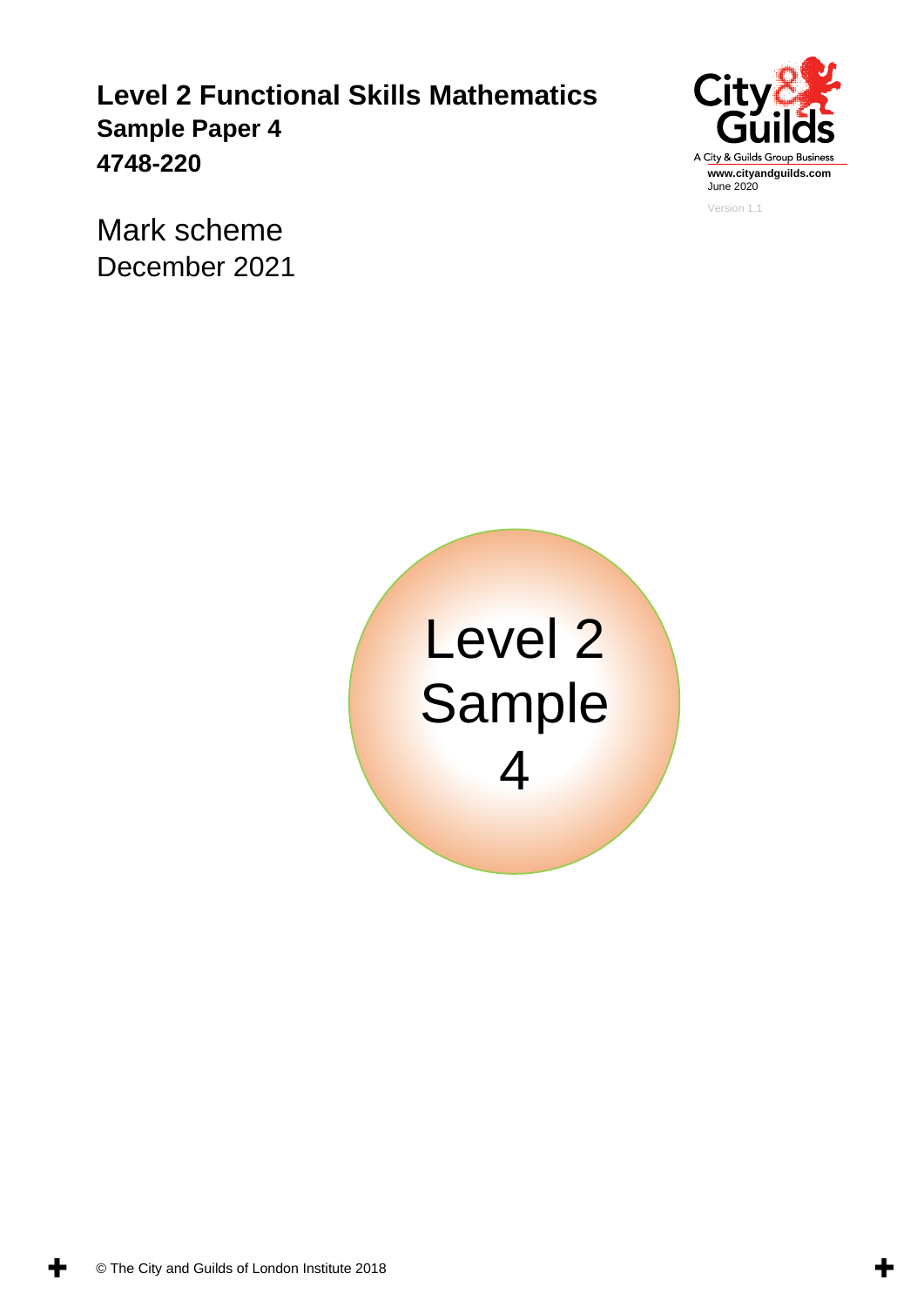## **Guidance notes for Mark Schemes Level 1 and Level 2**

## **Notes for marking open response Problem Solving questions in Section 2:**

The mark scheme has been carefully constructed to avoid penalising candidates repeatedly for similar errors.

1) The principle of follow through applies throughout unless otherwise stated. This allows the candidates to gain credit for subsequent correct calculation based on a previous incorrect answer. There is no follow-through between questions, but may be in multistage calculations within a question.

2) Units or numbers shown in brackets on the mark scheme are not required for the awarding of mark/s on the candidate's paper. However, if a candidate states units they must be correct:

eg 24(cm) means accept 24cm or 24 but not 24m eg (£)72.5(0) means accept £72.50 or £72.5 or 72.50 or 72.5

3) Correct money format is expected in final answers unless otherwise indicated eg by brackets ie pounds must have two decimal places or no decimal places unless otherwise stated.

eg (£)5.00 or (£)5 not (£)5.0 eg (£)72.50 not (£)72.5 eg (£)37.43 not (£)37.432

4) URT means unrounded, rounded or truncated; the underlining defines the acceptable limit of approximation:

eg 860. *8652* URT (U is the unrounded version)

the following are acceptable: 860 (T) or 861 (R) 860.8 (T) or 860.9 (R) or 860.86 (T) or 860.87 (R) or 860.865 (R) or 860.8652 (U) but not eg 900.

The  $3<sup>rd</sup>$  and  $4<sup>th</sup>$  columns of the mark schemes show the marks to be given for specific responses. Marks in bold are for fully correct answers. Where full marks are not achieved, examiners will award the marks that correspond to the responses given in the grey rows below. Any unforeseen but creditable responses are noted during the early stage of marking and are considered and, where appropriate, added to the mark scheme by the Chief Examiner when the mark scheme is finalised.

Where the marks are awarded for a *complete correct method with one calculation error*, examiners give the mark for a substantially correct solution with a single accuracy error or single (or consistent) early rounding, but not with a method error.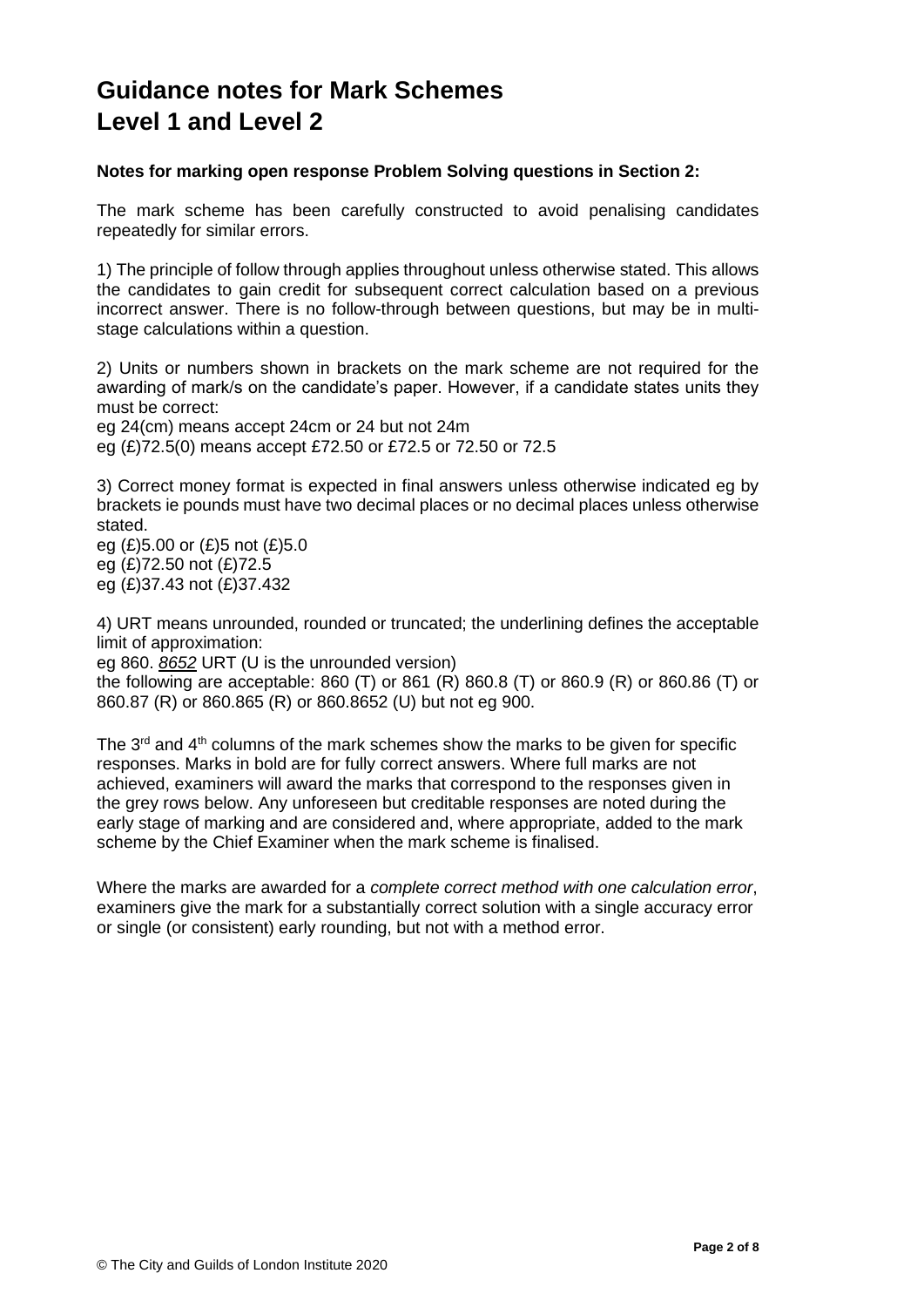| Maths Level 2 Sample 4: Section 1 - CALCULATOR NOT PERMITTED                                                                                   |                       |                  |                                                                                                                                                                                                 |                                                   |                                                     |  |
|------------------------------------------------------------------------------------------------------------------------------------------------|-----------------------|------------------|-------------------------------------------------------------------------------------------------------------------------------------------------------------------------------------------------|---------------------------------------------------|-----------------------------------------------------|--|
| Examiners should accept correct answers given as words, including misspelt variants. Candidates<br>must not lose marks for incorrect spelling. |                       |                  |                                                                                                                                                                                                 |                                                   |                                                     |  |
| <b>Question</b>                                                                                                                                | <b>Total</b><br>marks |                  | Marks Marks awarded for                                                                                                                                                                         | Item<br>type                                      | <b>Subject</b><br>content<br>statement<br>reference |  |
| 1                                                                                                                                              | 1                     | 1                | 32                                                                                                                                                                                              | <b>UPK</b><br>Short answer<br>fixed response      | SCS2 [1]                                            |  |
| $\mathbf 2$                                                                                                                                    | 1                     | 1                | 82.5(%) or 82 $\frac{1}{2}$ (%)                                                                                                                                                                 | <b>UPK</b><br>Short answer<br>fixed response      | SCS4 [1]                                            |  |
| 3                                                                                                                                              | 1                     | 1                | $\mathbf C$                                                                                                                                                                                     | <b>UPK</b><br><b>MC</b><br>fixed response         | SCS21[1]                                            |  |
| 4                                                                                                                                              | 1                     | 1                | 1 or -1                                                                                                                                                                                         | <b>UPK</b><br>Short answer<br>fixed response      | SCS12[1]                                            |  |
| 5                                                                                                                                              | 1                     | 1                | 5<br>$\overline{6}$                                                                                                                                                                             | <b>UPK</b><br>Short answer<br>fixed response      | SCS27[1]                                            |  |
| 6                                                                                                                                              | 1                     | 1                | 27(litres)                                                                                                                                                                                      | <b>UPK</b><br>Short answer<br>fixed response      | SCS14 [1]                                           |  |
| $\overline{7}$                                                                                                                                 | 1                     | 1                | 168                                                                                                                                                                                             | <b>UPK</b><br>Short answer<br>fixed response      | SCS5 [1]                                            |  |
| 8                                                                                                                                              | 1                     | 1                | 25.5(g)                                                                                                                                                                                         | <b>UPK</b><br>Short answer<br>fixed response      | SCS23[1]                                            |  |
| 9                                                                                                                                              | 1                     | 1                | 19.091                                                                                                                                                                                          | <b>UPK</b><br>Short answer<br>fixed response      | SCS10 [1]                                           |  |
| 10                                                                                                                                             | 1                     | 1                | 140(°)                                                                                                                                                                                          | <b>UPK</b><br>Short answer<br>fixed response      | SCS22 [1]                                           |  |
| 11                                                                                                                                             | $\overline{2}$        | $\boldsymbol{2}$ | 15(hours)                                                                                                                                                                                       | Problem solving<br>short answer<br>fixed response | SCS11[2]                                            |  |
|                                                                                                                                                |                       | 1                | 40(hours)                                                                                                                                                                                       |                                                   |                                                     |  |
| 12                                                                                                                                             | $\overline{3}$        | 3                | 1 (hour) 42 (minutes) OR 102 (minutes)                                                                                                                                                          | Problem solving<br>short answer<br>fixed response | SCS15[3]                                            |  |
|                                                                                                                                                |                       | $\overline{2}$   | 1.2 (hours) or equivalent and 0.5 (hours) or 30<br>minutes                                                                                                                                      |                                                   |                                                     |  |
|                                                                                                                                                |                       | $\mathbf{1}$     | 1.2 (hours) or equivalent or 0.5 (hours) or 30<br>minutes<br>or 0.5 x 60<br>or 1.2 x 60<br>or attempt at method using formula for finding the<br>time<br>D<br>eg T= $\frac{1}{6}$ or equivalent |                                                   |                                                     |  |
| <b>Total for Section 1</b><br>15 marks                                                                                                         |                       |                  |                                                                                                                                                                                                 |                                                   |                                                     |  |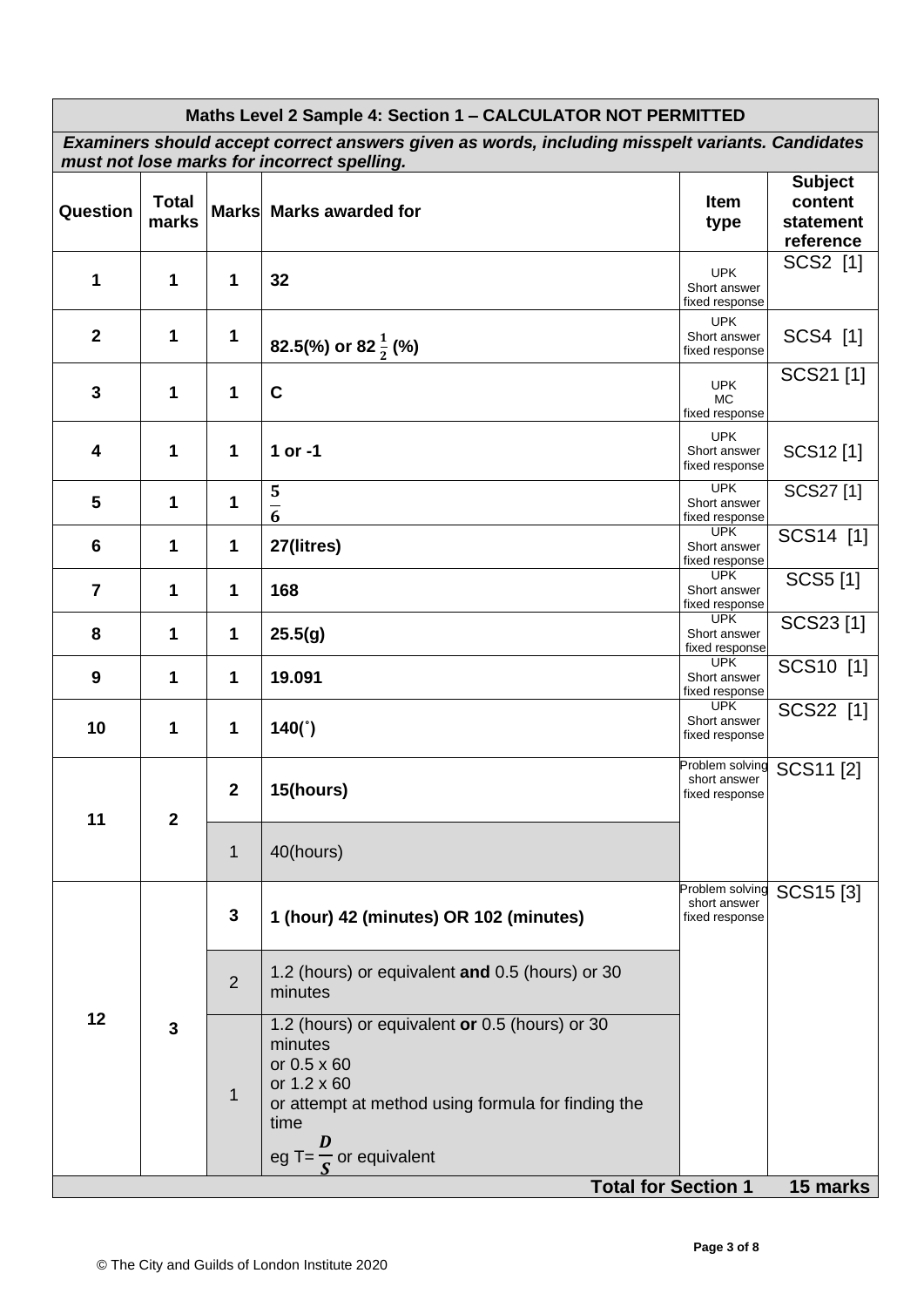| Maths Level 2 Sample 4: Section 2 - CALCULATOR PERMITTED                                        |                |                |                                                                                    |                                |                           |  |
|-------------------------------------------------------------------------------------------------|----------------|----------------|------------------------------------------------------------------------------------|--------------------------------|---------------------------|--|
| Examiners should accept correct answers given as words, including misspelt variants. Candidates |                |                |                                                                                    |                                |                           |  |
| must not lose marks for incorrect spelling.                                                     |                |                |                                                                                    |                                |                           |  |
|                                                                                                 | <b>Total</b>   |                |                                                                                    | <b>Item</b>                    | <b>Subject</b><br>content |  |
| Question                                                                                        | marks          | <b>Marks</b>   | <b>Marks awarded for</b>                                                           | type                           | statement                 |  |
|                                                                                                 |                |                |                                                                                    |                                | reference                 |  |
| 1                                                                                               | 1              | 1              | 1                                                                                  | <b>UPK</b>                     | <b>SCS8[1]</b>            |  |
|                                                                                                 |                |                | $\overline{14}$                                                                    | Short answer<br>fixed response |                           |  |
| $\overline{2}$                                                                                  | 1              | $\mathbf 1$    | D $(4\frac{15}{16})$                                                               | <b>UPK</b><br>MC.              | SCS7[1]                   |  |
|                                                                                                 |                |                |                                                                                    | fixed response                 |                           |  |
|                                                                                                 |                |                |                                                                                    | <b>UPK</b>                     | SCS10[1]                  |  |
| 3                                                                                               | 1              | 1              | В                                                                                  | MC.<br>fixed response          |                           |  |
|                                                                                                 |                |                |                                                                                    | <b>UPK</b>                     | SCS17[1]                  |  |
| 4                                                                                               | 1              | 1              | $1440$ (cm <sup>3</sup> )                                                          | Short answer<br>fixed response |                           |  |
| 5                                                                                               | 1              | 1              | B (386439)                                                                         | <b>UPK</b><br>MC.              | SCS19[1]                  |  |
|                                                                                                 |                |                |                                                                                    | fixed response                 |                           |  |
|                                                                                                 |                |                | no with a valid comment referring to the                                           | <b>UPK</b><br>Short answer     | SCS18[1]                  |  |
|                                                                                                 |                |                | relationship between the euro and the pound                                        | fixed response                 | Check for                 |  |
|                                                                                                 |                |                | eg No, this is too much, a euro is worth less than a                               |                                | reasonable<br>ness        |  |
| $6\phantom{1}6$                                                                                 | 1              | 1              | pound                                                                              |                                |                           |  |
|                                                                                                 |                |                | eg No, €84 is about £75 (which is less than £100)                                  |                                |                           |  |
|                                                                                                 |                |                | eg No, £100 is €112 (which is more than €84)                                       |                                |                           |  |
|                                                                                                 |                |                | Note: a calculation is not required for this mark                                  |                                |                           |  |
| $\overline{7}$                                                                                  | $\overline{2}$ | $\overline{2}$ | $50$ (ml)                                                                          | Problem                        | SCS11 [2]                 |  |
|                                                                                                 |                |                |                                                                                    | solving<br>Short answer        |                           |  |
|                                                                                                 |                | $\mathbf{1}$   | 25(ml) seen                                                                        | Fixed response                 |                           |  |
|                                                                                                 |                |                | or $75 \div 1.5$<br>or $75 \div 3$                                                 |                                |                           |  |
| 8                                                                                               | $\overline{3}$ | 3              | 25.571958 (km) URT                                                                 | Problem                        | SCS3 [2]                  |  |
|                                                                                                 |                |                |                                                                                    | solving                        | SCS14[1]                  |  |
|                                                                                                 |                |                | if 3 marks not awarded apply the following 2 part mark                             | Short answer<br>Fixed response |                           |  |
|                                                                                                 |                | scheme         |                                                                                    |                                |                           |  |
|                                                                                                 |                | 1              | 1.25(feet) seen for step length                                                    |                                |                           |  |
|                                                                                                 |                | $\overline{2}$ | OR 0.000381 (km) for step length<br>value for distance in km for their step length |                                |                           |  |
|                                                                                                 |                |                | eg 25.571958(km) URT                                                               |                                |                           |  |
|                                                                                                 |                |                | OR complete correct method with one calculation                                    |                                |                           |  |
|                                                                                                 |                |                | or rounding error                                                                  |                                |                           |  |
|                                                                                                 |                | $\mathbf{1}$   | value for distance in feet for their step length                                   |                                |                           |  |
|                                                                                                 |                |                | eg 83 897.5(feet)                                                                  |                                |                           |  |
|                                                                                                 |                |                | or x 0.0003048 seen                                                                |                                |                           |  |
| 9                                                                                               | 3              | 3              | $(E)$ 57.37                                                                        | Problem<br>solving             | SCS13[3]                  |  |
|                                                                                                 |                | $\overline{2}$ | (£)3.99 seen for 6.5% discount                                                     | Short answer                   |                           |  |
|                                                                                                 |                |                | or (£)57.3716 seen                                                                 | Fixed response                 |                           |  |
|                                                                                                 |                | $\mathbf{1}$   | (E)3.9884                                                                          |                                |                           |  |
|                                                                                                 |                |                | or method for finding 6.5% discount                                                |                                |                           |  |
|                                                                                                 |                |                | eg x 0.065                                                                         |                                |                           |  |
|                                                                                                 |                |                | or $\div 100 \times 6.5$                                                           |                                |                           |  |
|                                                                                                 |                |                | or x 0.935                                                                         |                                |                           |  |
|                                                                                                 |                |                | or $(E)$ 61.36 seen                                                                |                                |                           |  |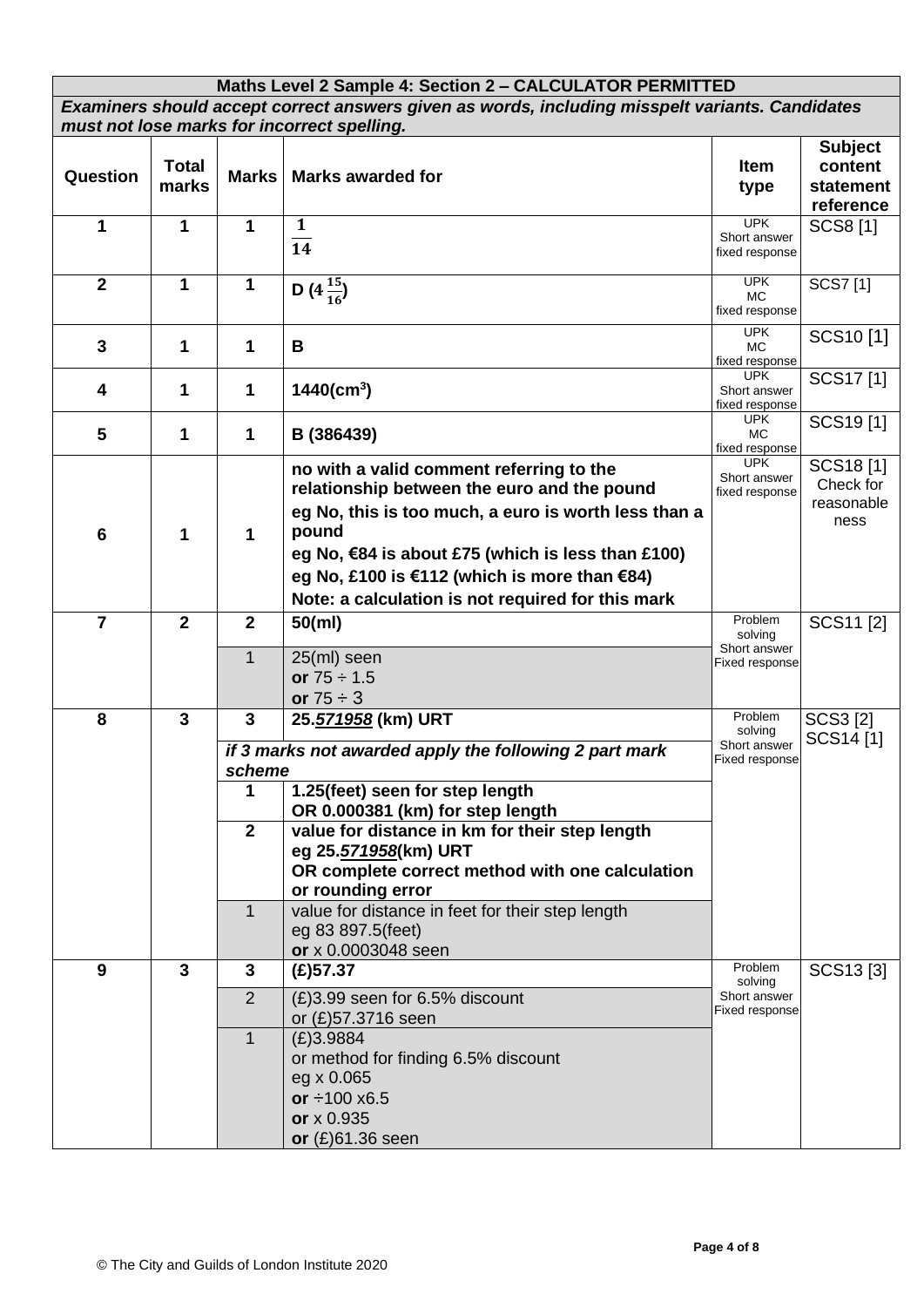| SCS6 [3]<br>SCS24 [5] |
|-----------------------|
|                       |
|                       |
|                       |
|                       |
|                       |
|                       |
|                       |
|                       |
|                       |
|                       |
|                       |
|                       |
|                       |
|                       |
|                       |
|                       |
|                       |
|                       |
| SCS2 [1]              |
| SCS13[1]              |
| SCS28 <sup>[3]</sup>  |
|                       |
|                       |
|                       |
|                       |
|                       |
|                       |
|                       |
|                       |
|                       |
|                       |
|                       |
|                       |
|                       |
|                       |
|                       |
|                       |
|                       |
|                       |
|                       |
|                       |
|                       |
|                       |
|                       |
|                       |
|                       |
|                       |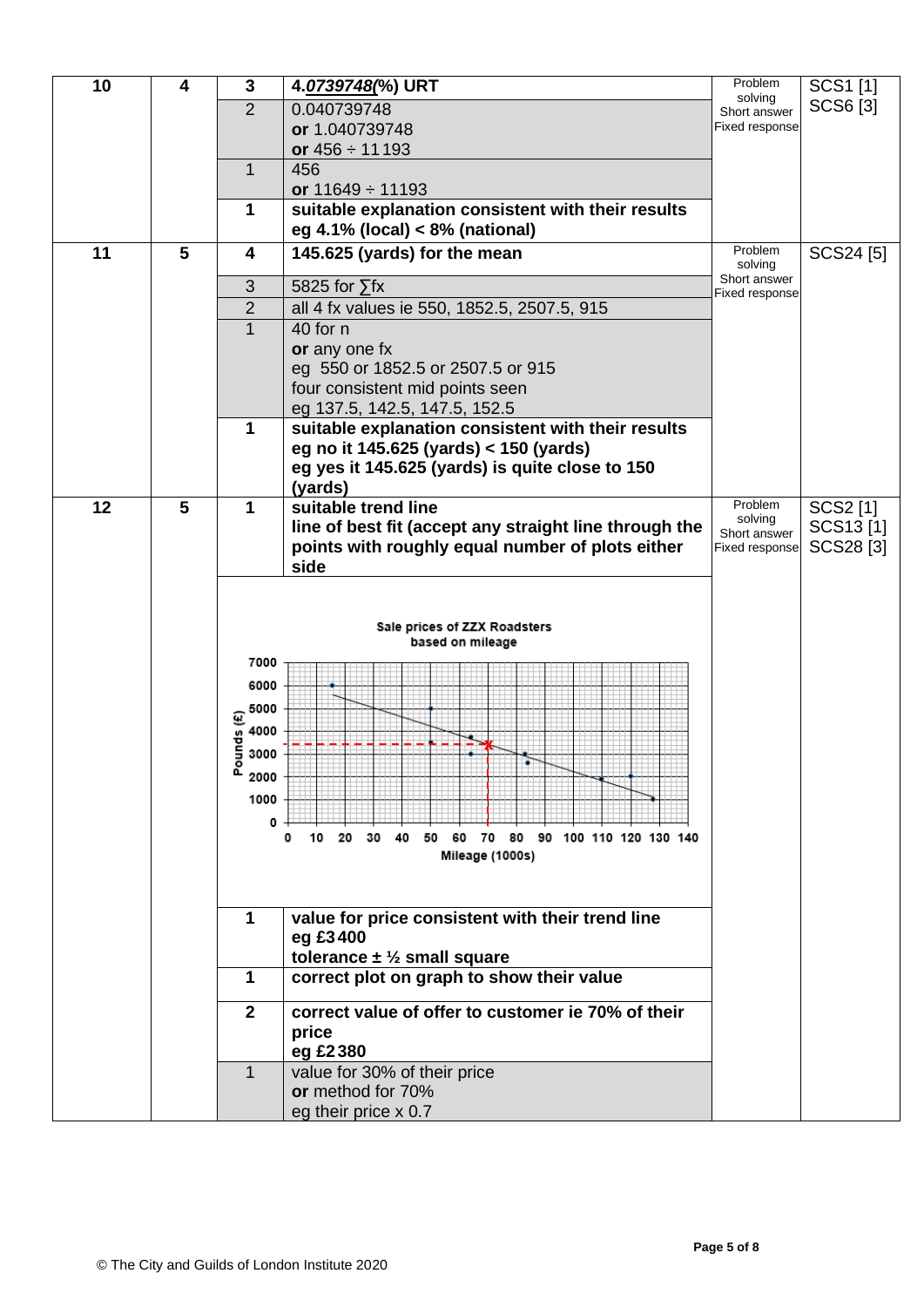| 6 | 6 | $(E)$ 13431.52                                     | Problem<br>solving                                                                                                                                                                                                                                                                                                                                                                                                                                                                                                                                                                                                                   | SCS1 [1]              |
|---|---|----------------------------------------------------|--------------------------------------------------------------------------------------------------------------------------------------------------------------------------------------------------------------------------------------------------------------------------------------------------------------------------------------------------------------------------------------------------------------------------------------------------------------------------------------------------------------------------------------------------------------------------------------------------------------------------------------|-----------------------|
|   |   |                                                    | Short answer<br><b>Fixed response</b>                                                                                                                                                                                                                                                                                                                                                                                                                                                                                                                                                                                                | SCS13[3]<br>SCS15 [2] |
|   |   |                                                    |                                                                                                                                                                                                                                                                                                                                                                                                                                                                                                                                                                                                                                      |                       |
|   |   |                                                    |                                                                                                                                                                                                                                                                                                                                                                                                                                                                                                                                                                                                                                      |                       |
|   |   |                                                    |                                                                                                                                                                                                                                                                                                                                                                                                                                                                                                                                                                                                                                      |                       |
|   |   |                                                    |                                                                                                                                                                                                                                                                                                                                                                                                                                                                                                                                                                                                                                      |                       |
|   |   |                                                    |                                                                                                                                                                                                                                                                                                                                                                                                                                                                                                                                                                                                                                      |                       |
|   | 4 | correct take home pay using their annual gross     |                                                                                                                                                                                                                                                                                                                                                                                                                                                                                                                                                                                                                                      |                       |
|   |   | pay                                                |                                                                                                                                                                                                                                                                                                                                                                                                                                                                                                                                                                                                                                      |                       |
|   |   |                                                    |                                                                                                                                                                                                                                                                                                                                                                                                                                                                                                                                                                                                                                      |                       |
|   |   | eg (£)13431.52                                     |                                                                                                                                                                                                                                                                                                                                                                                                                                                                                                                                                                                                                                      |                       |
|   | 3 |                                                    |                                                                                                                                                                                                                                                                                                                                                                                                                                                                                                                                                                                                                                      |                       |
|   |   | using their gross pay                              |                                                                                                                                                                                                                                                                                                                                                                                                                                                                                                                                                                                                                                      |                       |
|   |   | or complete correct method with one calculation or |                                                                                                                                                                                                                                                                                                                                                                                                                                                                                                                                                                                                                                      |                       |
|   |   |                                                    |                                                                                                                                                                                                                                                                                                                                                                                                                                                                                                                                                                                                                                      |                       |
|   |   |                                                    |                                                                                                                                                                                                                                                                                                                                                                                                                                                                                                                                                                                                                                      |                       |
|   | 2 |                                                    |                                                                                                                                                                                                                                                                                                                                                                                                                                                                                                                                                                                                                                      |                       |
|   |   |                                                    |                                                                                                                                                                                                                                                                                                                                                                                                                                                                                                                                                                                                                                      |                       |
|   |   |                                                    |                                                                                                                                                                                                                                                                                                                                                                                                                                                                                                                                                                                                                                      |                       |
|   |   |                                                    |                                                                                                                                                                                                                                                                                                                                                                                                                                                                                                                                                                                                                                      |                       |
|   |   |                                                    |                                                                                                                                                                                                                                                                                                                                                                                                                                                                                                                                                                                                                                      |                       |
|   |   |                                                    |                                                                                                                                                                                                                                                                                                                                                                                                                                                                                                                                                                                                                                      |                       |
|   |   | $\overline{2}$                                     | if 6 marks not awarded apply the following 2 part mark<br>scheme<br>note: do not penalise the omission of pence<br>$(E)$ 14414(.40) for annual gross pay<br>36 hours (per week)<br>or 1872 hours (per year)<br>ie gross pay – (gross pay – 12500) x 0.2 - 600<br>take home pay without deduction of national insurance<br>rounding error<br>eg (£)14031.52<br>take home pay calculated without deducting personal<br>allowance using their gross pay<br>eg (£)10931.52 from (£)14414.40 x 0.8 - (£)600<br>take home pay without deducting personal allowance<br>or national insurance<br>eg $(E)$ 11531.52 from $(E)$ 14414.40 x 0.8 |                       |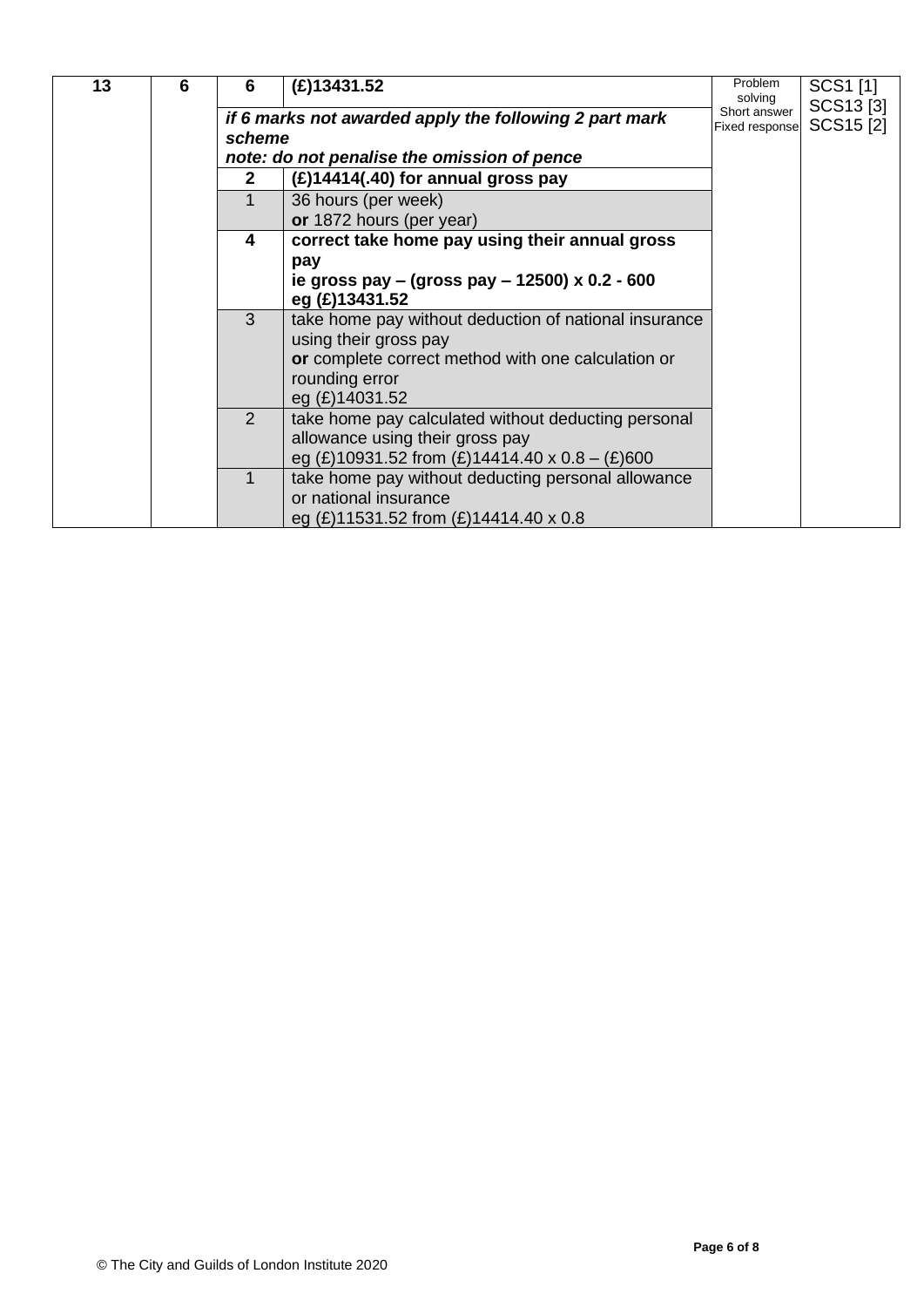